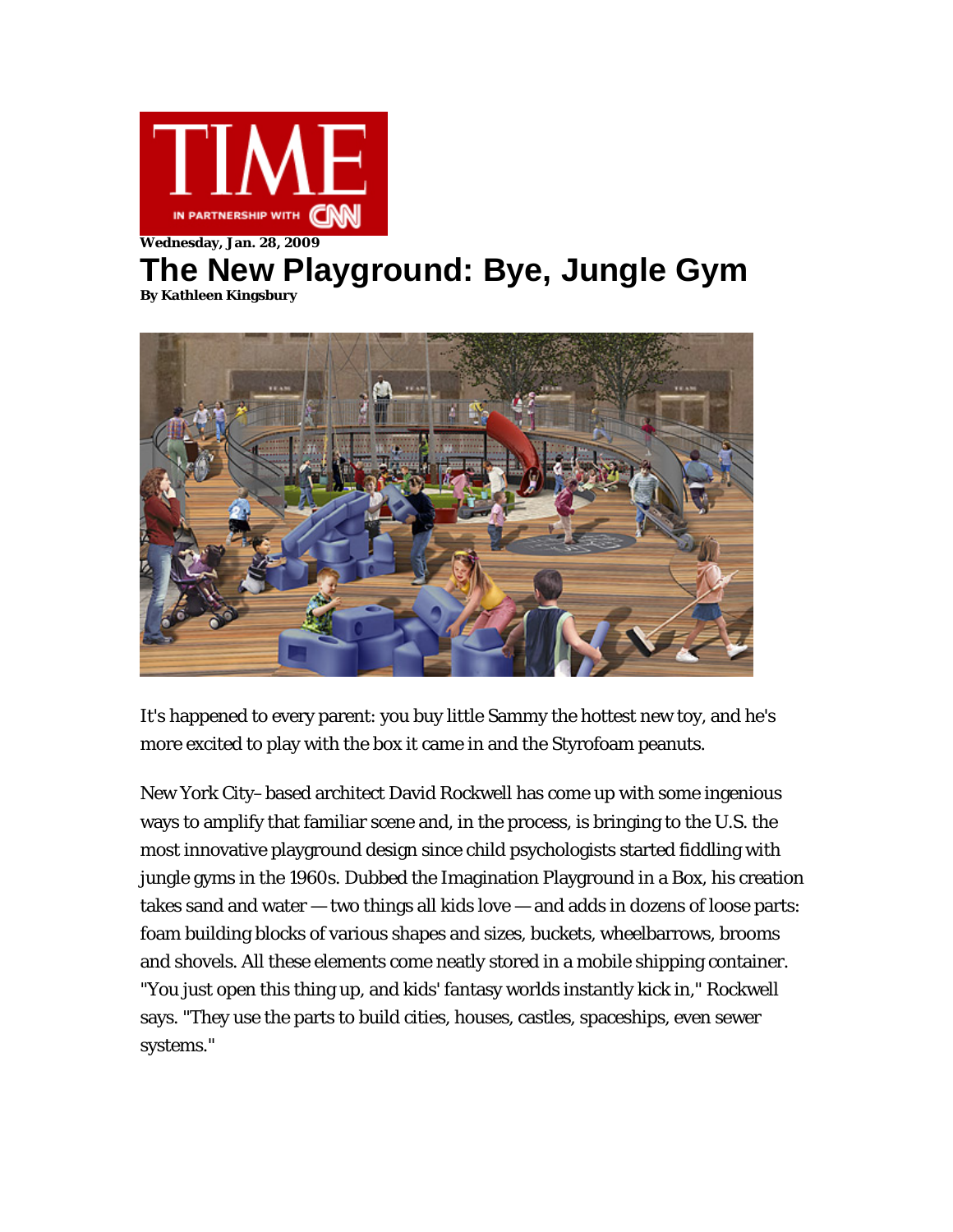Rockwell is renowned for his adult playgrounds — chic hotels, restaurants and casinos he has designed around the world. But shortly after [Sept. 11, 2001](http://www.time.com/time/topics/sept-11/0,30939,,00.html), the father of two had a vision for a new playground for lower Manhattan. Construction on that site, the first permanent Imagination Playground, is set to begin this week. Instead of swings or other standard play equipment, there will be movable objects that children can use to build and tear down, thus ensuring a different experience with each trip to the figure-eight-shaped playground.

But Rockwell didn't want to limit the fun to just one place. So he came up with a portable version that is meant to complement existing play structures, not replace them. Through a partnership with kid-focused nonprofit Kaboom!, Imagination Playground in a Box is expected to arrive at more than 1,000 parks and schools nationwide within the next five years. "Demand is also tremendous from day-care centers, pediatricians' offices and children's museums," says Kaboom! founder Darrell Hammond. "This could fundamentally change adults' ideas of how children play."

Or rather, turn back the clock to a more innocent age. Over the past several decades, playgrounds "have increasingly become less fun as we worry more and more about liability," says Adrian Benepe, New York City's Parks and Recreation commissioner. "So much so that we've effectively dumbed them down in the name of safety." In doing so, Hammond adds, "we've created a generation that would rather play video games or watch TV than run around outside."

The push to rethink playgrounds comes amid the childhood-obesity epidemic — onethird of American children are now overweight, compared with 4% in 1970 — as well as the movement to make playgrounds more accessible to disabled and autistic kids. About 150 playgrounds in 29 states and Canada have been constructed to the standards of Connecticut-based nonprofit Boundless Playgrounds, which secures grants for some simple improvements — like raising up sandboxes to accommodate children in wheelchairs and installing recliner-shaped swings for kids who need help sitting  $up - to$  more complicated ones, such as adding padded nooks for kids who need enclosed spaces or substituting a rubber ground for the wood chips currently used in many play areas. "Recreation is not just about fun and games. It's about building social skills and developing a child's mind," says Boundless Playground CEO Fred Leone. "Every child, with disabilities or not, has a right to that